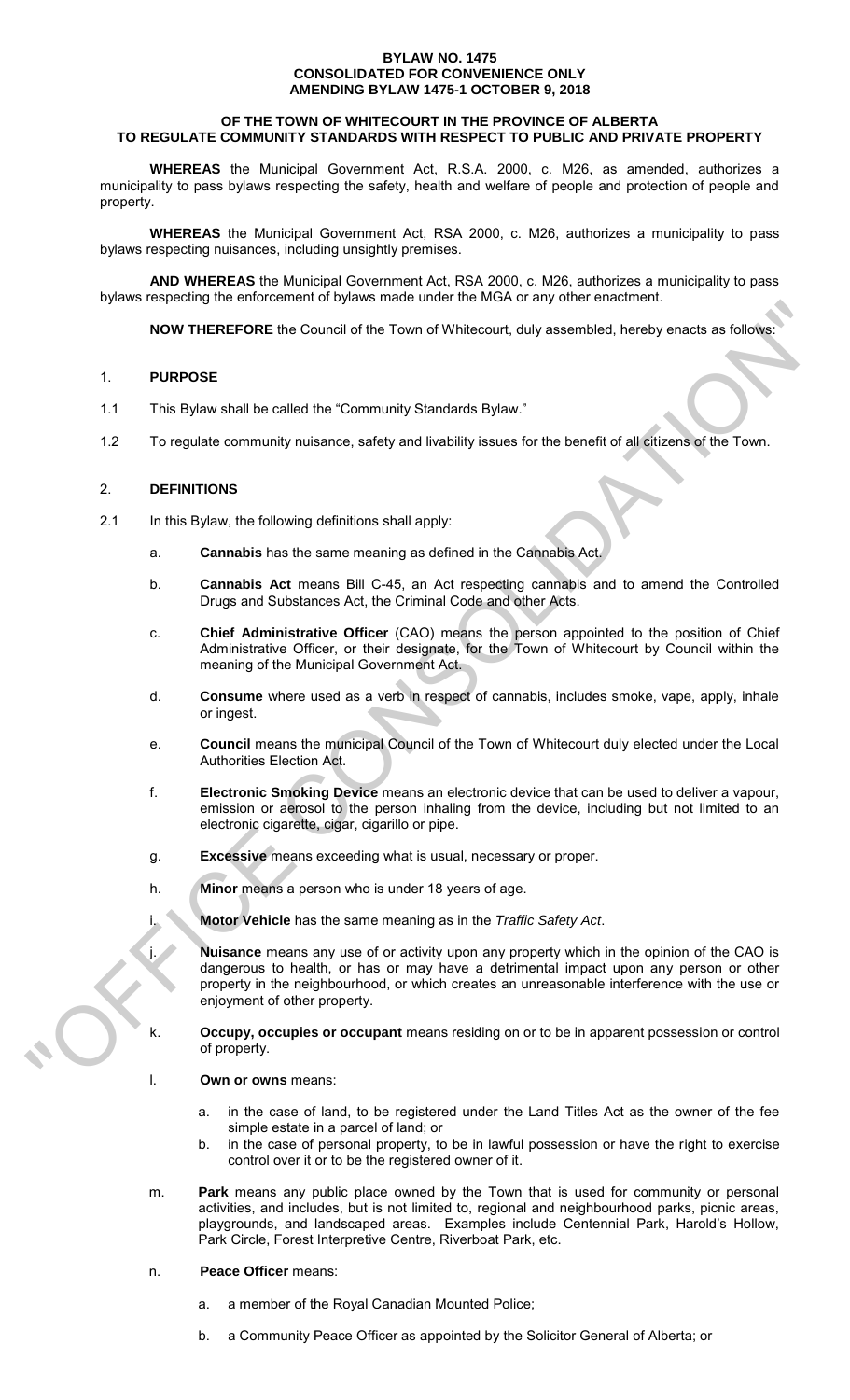- a Bylaw Enforcement Officer as appointed by the Town to enforce bylaws of the Town;
- o. **Pedestrian Walkway** means any developed walking and biking paths owned by the Town.
- p. **Person** means any individual, firm, partnership, association, corporation, trustee, executor, administrator or other legal representative.
- q. **Property** means a parcel of land including any improvements.
- r. **Public Place** means any place to which the public has access as of right or by invitation, express or implied.
- s. **Recreation Facility** means any property owned by the Town that is used for indoor or outdoor sports and recreational activities, and includes, but is not limited to, swimming pools, ice and curling rinks, gymnasiums, tennis courts, and athletic fields. Examples include the Allan & Jean Millar Centre, Carlan Services Community Resource Centre, EastLink Park, Scott Safety Centre, etc.
- t. **Residence** means a place used by a person as a permanent private dwelling or a temporary residence, including any structure or land adjacent to the private dwelling or temporary residence that is used for the convenience or enjoyment of the occupants of the dwelling.
- u. **Road Right of Way** means all developed and undeveloped roads and right of way controlled by the Town.
- v. **Sidewalk** means that part of the highway especially adapted to the use or ordinarily used by pedestrians and includes that part of a highway between the curb line or where there is no curb line, the edge of the roadway and the adjacent property line, whether or not it is paved or unpaved. Contract Contract Contract Contract Contract Contract Contract Contract Contract Contract Contract Contract Contract Contract Contract Contract Contract Contract Contract Contract Contract Contract Contract Contract Contra
	- w. **Smoke or Smoking** means:
		- a. inhaling or exhaling the smoke produced by burning cannabis; or
		- b. holding or otherwise having control of any device or thing containing lit cannabis.
	- x. **Temporary Residence** means:
		- a. a place that is used by a traveller in respect of which the traveller pays a fee;
		- b. a tent that is set up in an area where overnight camping is legally permitted; and
		- c. a motor home or other vehicle that is parked in an area that is not a highway or road and where overnight camping is legally permitted.
	- y. **Town** means the Town of Whitecourt.
	- z. **Use** with respect to Electronic Smoking Device, means to inhale or exhale vapour from an Electronic Smoking Device or hold an activated Electronic Smoking Device.
	- aa. **Vape or Vaping** means:
		- i. inhaling or exhaling the vapour, emissions or aerosol produced by an electronic smoking device or similar device containing cannabis; or
		- holding or otherwise having control of an electronic smoking device that is producing vapour, emissions or aerosol from cannabis.
	- bb. **Violation Tag** means a notice or tag in the form as approved by the CAO, issued by the Town, allowing a voluntary payment option of a fine established under this Bylaw.
	- cc. **Violation Ticket** means a ticket issued pursuant to Part 2 or Part 3 of the Provincial Offences Procedures Act, Revised Statutes of Albert 2000, Chapter P-34 and any amendments or regulations thereto.

# 3. **NUISANCE, UNSIGHTLY PREMISES**

- 3.1 No person shall cause, undertake to cause, or permit a Nuisance, which for the purposes of this Bylaw includes any use of or activity upon any private property which is offensive or has or may have a detrimental impact upon any person or other property in the neighbourhood, and without limiting the generality of the foregoing, includes the following:
	- a. the failure to cut grass, weeds, shrubs, trees or other landscaping features incidental to a landscaped area;
	- b. the failure to maintain grass, weeds, shrubs, trees or other landscaping features incidental to an approved landscaped area in a commercial, industrial, institutional, government or multifamily development;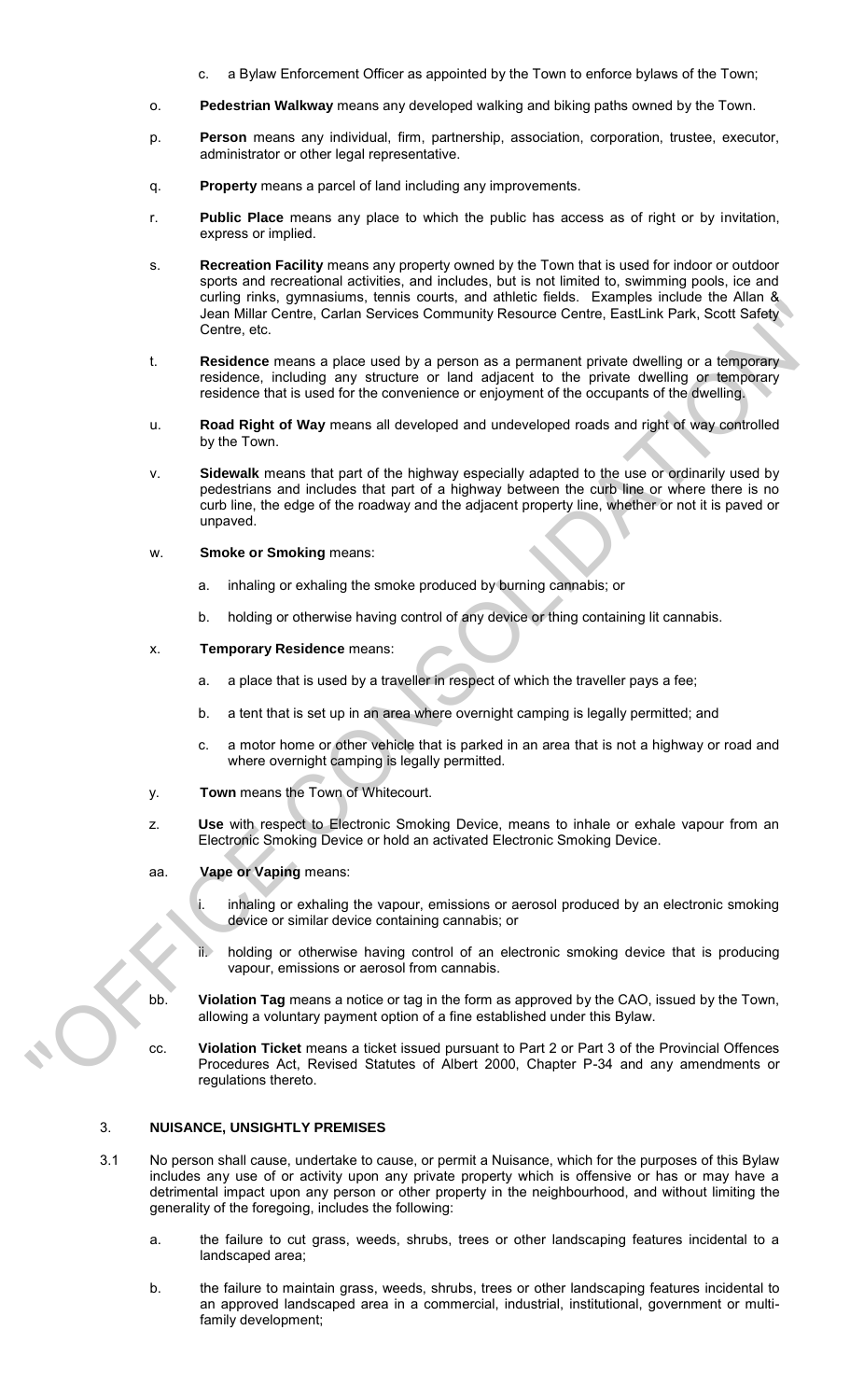- c. the growth of trees or shrubs in such a manner that they interfere with or endanger visibility to street signage or sidewalk roadway clearance;
- d. the accumulation of any material that creates unpleasant odours, any material that attracts pests or any animal remains, parts of the animal remains or animal feces;
- e. the storage or accumulation of or failure to dispose of discarded or dilapidated furniture or household appliances, loose garbage, rubbish, packaging material, scrap metals, scrap lumber, tires, part of disassembled machinery, equipment or appliances, motor vehicle parts and storage of inoperable, damaged, dismantled or derelict motor vehicles;
- f. siding and/or exterior finish of a primary or accessory building that is incomplete or has fallen into a state of disrepair;
- g. the failure to maintain a primary building, an accessory building, structure or fence such that it deteriorates, becomes unsightly or becomes a safety hazard;
- h. the parking of vehicles in a front yard, other than in a driveway, unless it is for a temporary purpose such as the loading or unloading of a vehicle, for a time period not to exceed eight hours;
- i. A) no person may conduct any repair work on motor vehicles, including mechanical repairs, auto body work, frame repair, collision repair, auto painting, auto detailing or modifications to the body or rebuilding of a motor vehicle, on any site in a residential district, unless otherwise permitted under the Land Use Bylaw. the parking of vehicles in a fort yard, other than in a diveway, unless it is for a temporary<br>process color is the basting or unloading of a vehicle, for a time period not to exceed objet<br>hears:<br>
A) no person may conduct m
	- B) This prohibition shall not apply to routine maintenance work done on any vehicles owned, operated and registered in the name of the owner or occupant of premises, provided that:
		- i. the work is done in a garage that is capable of having the doors and windows closed;
		- ii. the activity does not create a nuisance or noise complaints from the neighbourhood;
		- iii. there is no escape of offensive, annoying or noxious odors, fumes or smoke from the site;
		- iv. vehicle fluids oil, gasoline products or other hazardous materials are properly stored and disposed of and not swept or washed into lanes, streets, or down storm sewers;
		- v. all discarded vehicle parts and materials are properly stored and disposed of from the site;
		- vi. no power washing of motor or power train is performed on the site;<br>vii. all building and fire code regulations are met.
		- all building and fire code regulations are met.
	- 3.2 No person shall cause or permit or undertake any activity upon any municipal or other public property, which is nuisance.
	- 3.3 If a condition of land or premises within the Town fails to comply with Section 3.1 of this Bylaw, and if the owner, agent, lessee or occupier concerned does not remedy the condition within a time specified:
		- a. the Chief Administrative Officer (CAO) or their delegate may cause such work to be done as he considers necessary to remedy the condition;
		- b. the cost of the work done may be charged to the owner of the property, and in default of payment, the cost may be:
			- recovered as a debt due the municipality; or
			- ii. charged against the land concerned as taxes due and owing on that land and the municipality may recover the costs as such.

## **4. CONSTRUCTION WASTE**

- 4.1 a. Each construction or renovation site shall have a waste container to ensure that waste construction materials are placed in the container to prevent the material from being blown away from the construction site.
	- b. No loose construction material is to be stored or accumulated on a construction site unless it is not capable of being blown around the construction site.

## **5. NOISE**

- 5.1 No person shall cause or permit any noise that annoys or disturbs the peace of any other person.
- 5.2 No person shall permit property that they own or control to be used so that noise from the property annoys or disturbs the peace of any other person.
- 5.3 No person shall operate any powered yard maintenance equipment in any area designated as a residential district between the hours of: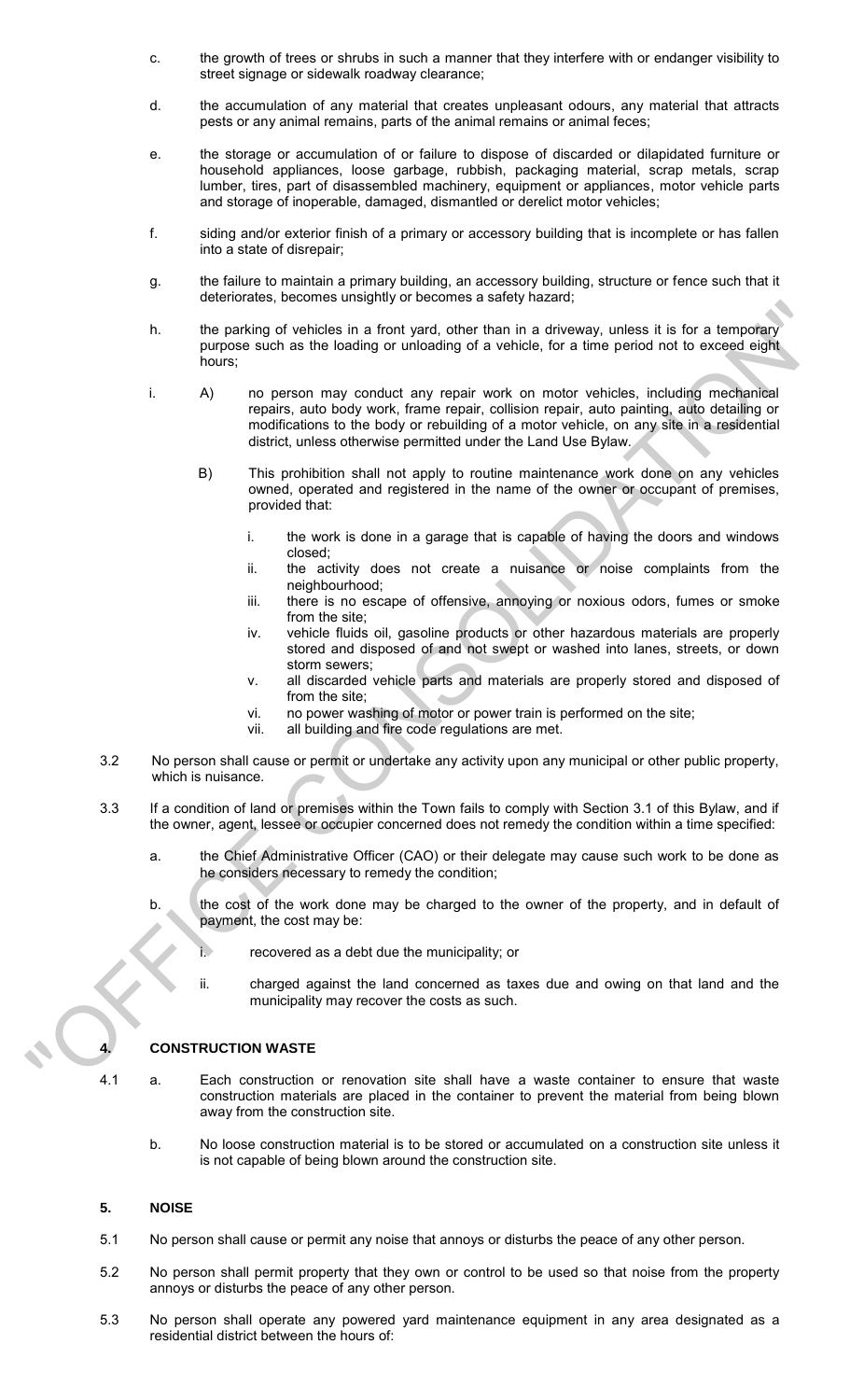- a. 10:00 p.m. and 7:00 a.m. of the next morning on weekdays; or
- b. 9:00 p.m. and 7:00 a.m. of the next morning on weekdays throughout the months of April, May and June;
- c. 10:00 p.m. and 9:00 a.m. of the next morning when the next morning is a Saturday or Sunday or statutory holiday.
- 5.4 No person shall operate, in any area designated as a residential district, a motorized model aircraft of any description during the hours of:
	- a. 10:00 p.m. and 7:00 a.m. of the next morning on weekdays; or
	- b. 9:00 p.m. and 7:00 a.m. of the next morning on weekdays throughout the months of April, May and June;
	- c. 10:00 p.m. and 9:00 a.m. of the next morning when the next morning is a Saturday or Sunday or statutory holiday.
- 5.5 No person shall operate a snow-clearing device powered by an engine of any type in any area designated as a residential district between the hours of:
	- a. 10:00 p.m. and 6:00 a.m. of the next morning on weekdays or Saturdays; or
	- b. 10:00 p.m. and 9:00 a.m. of the next morning when the next morning is a Sunday or statutory holiday.
- 5.6 No person may activate or apply engine retarder brakes in the Town of Whitecourt except Town of Whitecourt emergency services vehicles in the course of or responding to an emergency situation or to train drivers in the use of retarder brakes.

### 6. **CONSTRUCTION/INDUSTRIAL NOISE**

- 6.1 Unless permission from the Development Officer of the Town of Whitecourt for such operation is first obtained, no person shall carry on the construction of any type of structure which involves hammering, sawing, or the use of any mechanical tools or equipment capable of creating a sound which may be heard in a residential building between the hours of: and Units are a studient to the next morning when the next morning is a Saturday or Suiday<br>
or stationy holiday.<br>
You see that dogetical convection going covered by an origino of any type in any area<br>
designated as a resid
	- a. 10:00 p.m. and 7:00 a.m. of the next morning on weekdays; or
	- b. 10:00 p.m. and 9:00 a.m. of the next morning when the next morning is a Saturday or Sunday or statutory holiday.
	- 6.2 Work of an emergency nature is exempt from this provision.
	- 6.3 Nothing in this Bylaw shall prevent the continual operation or carrying on of an industrial activity where the activity is one which:
		- a. is a permitted use; or
		- b. is an approved discretionary use; or
		- c. is a non-conforming, but not illegal, use, as defined in the Municipal Government Act.

## **7. EXCEPTIONS TO NOISE**

- 7.1 These provisions do not apply to work carried out by the Town of Whitecourt, or by a contractor carrying out the instructions of the Town.
- 7.2 These provisions do not apply to contractors carrying out snow removal from commercial or industrial sites, which are not adjacent to residential districts.
- 7.3 In the case of snow removal from commercial, industrial or institutional sites located adjacent to residential districts, and where in the reasonable opinion of the CAO or their delegate it is necessary to do so to ensure the peace and quiet of residents, the CAO or their delegate may require noise abatement practices including one or both of the following conditions:
	- a. a requirement that snow not be removed between 12:00 a.m. and 6:00 a.m.;
	- b. a requirement that snow be removed from a site in a sequence which is least disruptive to the peace and quiet of the residents.

## 7.A **CANNABIS CONSUMPTION RESTRICTIONS**

7.A.1 No person shall smoke, vape, consume, or use cannabis: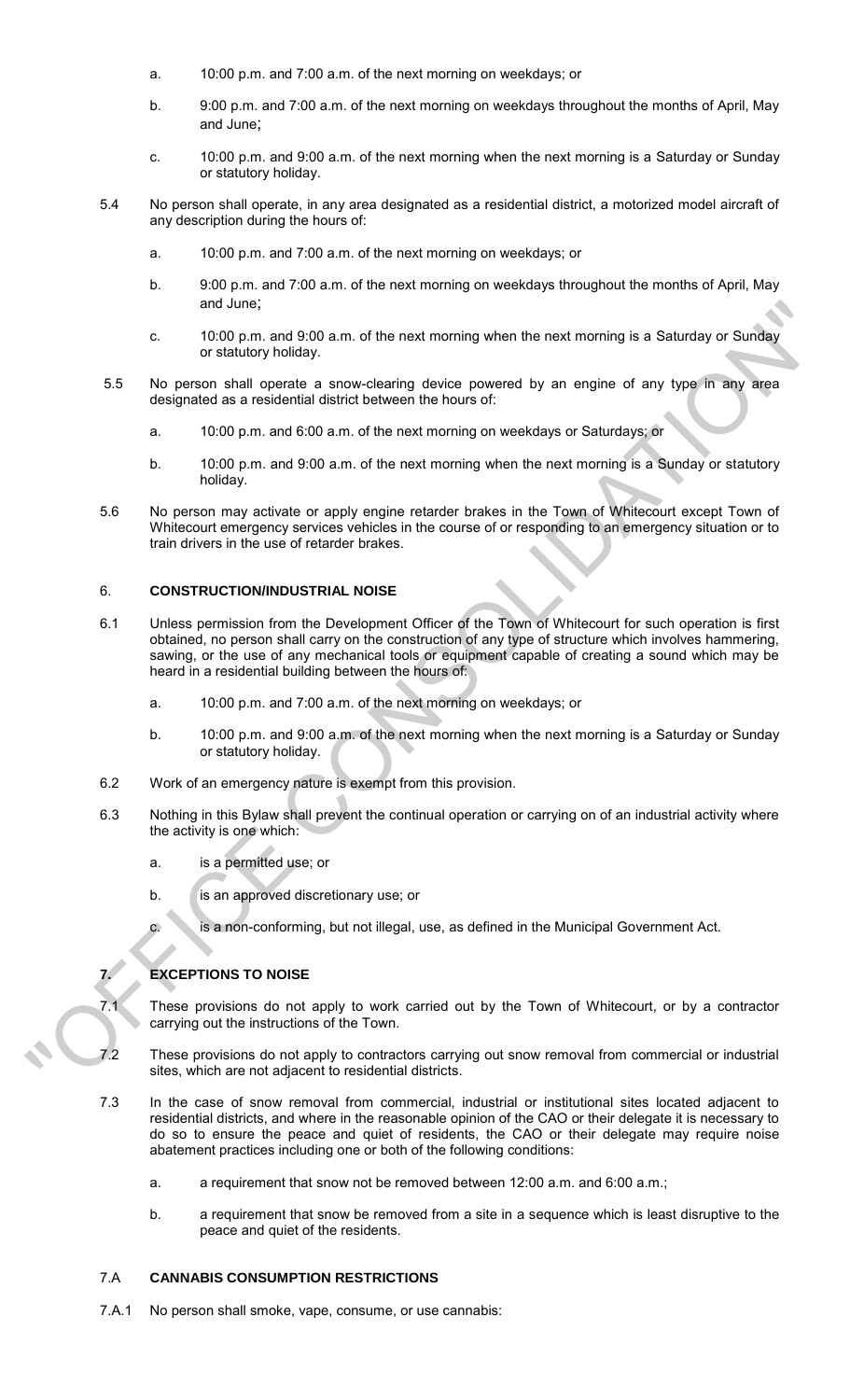- a. in any area or place where that person is prohibited from smoking under the Tobacco and Smoking Reduction Act or any other Act or Bylaws of the Town;
- b. on a road right of way;
- c. on a sidewalk or pedestrian walkway;
- d. in a park or a recreation facility;
- e. where smoking is prohibited by a public sign;
- f. an outdoor special event, unless in a defined area specially authorized by an event permit pursuant to Section 7.A.5 and identified by the event organizer as a designated cannabis consumption area;
- 7.A.2 Nothing in this Bylaw shall prohibit a person from consuming or using cannabis in a residence or on private property.
- 7.A.3 Notwithstanding Section 7.A.1, any person who is authorized to possess cannabis per a medical document issued pursuant to the Access to Cannabis for Medical Purposes Regulations, SOR/2016- 230, and amendments thereto, is not subject to this Bylaw. The monetary and the positive of the section of the section of the section of the section of the section of the section of the section of the section of the section of the section of the section of the section of the secti
	- 7.A.4 Any person exempt pursuant to Section 7.A.3 must, on demand of a Peace Officer, produce a copy of such person's medical document.
	- 7.A.5 Notwithstanding Section 7.A.1, a person may smoke, vape or consume cannabis at an event for which a permit has been granted by the CAO.
		- a. The CAO may impose conditions on any permit granted.
		- b. The CAO may suspend or revoke any permit issued if the CAO determines that a permit holder or any person at an event for which a permit has been issued has contravened any federal or provincial legislation or any other municipal bylaw.
		- c. The holder of a permit issued must ensure that:
			- i. the smoking, vaping or consumption of cannabis is only permitted in a designated area, separate and fenced off from the remainder of the event;
			- ii. the sale of cannabis is not permitted in the area designated for the smoking, vaping or consumption of cannabis; and
			- iii. any advertising or other materials relating to the promotion of cannabis cannot be seen by a minor.

## 8. **NUISANCE ENFORCEMENT**

- 8.1 Without restricting any other power, duty or function granted by this Bylaw, the CAO or their delegate may:
	- a. carries out any inspections to determine compliance with this Bylaw;
	- b. take any steps or carry out any actions required to enforce this Bylaw;
	- c. takes any steps to carry out any actions required to remedy a contravention of this Bylaw;

d. establishes investigation and enforcement procedures with respect to residential, commercial, industrial, or other types of property and such procedures may differ depending on the type of property in questions;

- e. establishes areas where activities restricted by this bylaw are permitted;
- f. establishes forms for the purposes of this Bylaw;
- g. issue permits with such terms and conditions as are deemed appropriate;
- h. establishes the criteria to be met for a permit pursuant to this Bylaw; and
- i. delegates any powers, duties or functions under this Bylaw to an employee of the municipality.

## 9. **PENALTIES AND ENFORCEMENT**

- 9.1 Any person who contravenes any provision of this Bylaw is guilty of an offence and is liable on summary conviction to a fine of not more than Ten Thousand (\$10,000.00) Dollars.
- 9.2 Where there is a specified penalty listed for an offence in Schedule "A" to this Bylaw, that amount is the minimum specified penalty for the offence.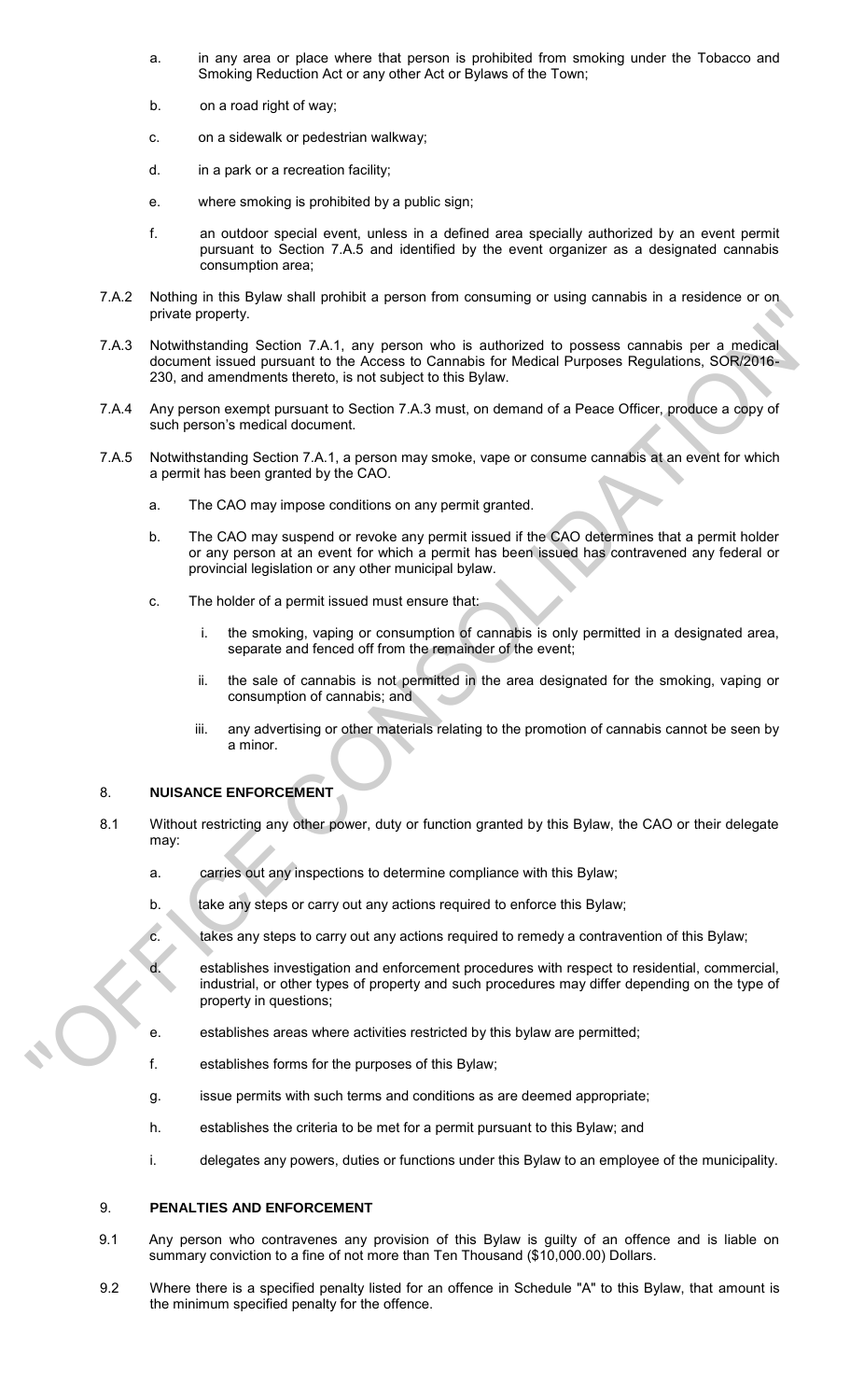- 9.3 In the case of an offence that is of a continuing nature, a contravention constitutes a separate offence in respect of each day or part of a day on which it continues.
- 9.4 The levying and payment of any fine provided in this Bylaw shall not relieve a person from the necessity of paying any fees, charges or costs from which that person is liable under the provisions of this Bylaw or any other Bylaw.
- 9.5 Any Peace Officer who has reasonable and probable grounds to believe that any person has contravened any provision of this Bylaw may issue and serve:
	- a. a violation tag allowing a payment of the specified penalty to the Town; or
	- b. a violation ticket allowing payment according to the provisions of the *Provincial Offences Procedure Act,* Revised Statutes of Alberta 2000, Chapter P-34 and amendments thereto.
- 9.6 Service of a violation tag will be sufficient if it is:
	- a. personally served; or
	- b. attached to the motor vehicle related to the offence; or
	- c. served by regular mail to the person's last known mailing address.
- 9.7 If a violation ticket is issued in respect to an offence, the violation ticket may:
	- a. specify the fine amount established by this Bylaw for the offence; or
	- b. require a person to appear in Court without the alternative of making a voluntary payment.
- 9.8 A person who commits an offence may:
	- a. if a violation ticket is issued in respect of the offence; and
	- b. if the violation ticket specified the fine amount established by this Bylaw for the offence;

make a voluntary payment equal to the specified fine by delivering the violation ticket and the specified fine to the Provincial Courthouse specified on the violation ticket.

### 10. **GENERAL**

- 10.1 Any person who contravenes any provision of this Bylaw by:
	- a. doing any act or thing which the person is prohibited from doing; or
	- b. failing to do any act or thing the person is required to do;

is guilty of an offence and any offence created pursuant to this Bylaw is a strict liability offence for the purposes of prosecution under this Bylaw.

- 10.2 Nothing in this Bylaw relieves a person from complying with any provision of any federal or provincial law or regulation, other Bylaw, or any requirement of any lawful permit, order or license.
- 10.3 Words in the singular include the plural and words in the plural include the singular.
- 10.4 This Bylaw is gender-neutral and, accordingly, any reference to one gender includes the other.
- 10.5 Schedule "A" shall form a part of this Bylaw and may, from time to time, be amended by Council.
- 10.6 No provision of this Bylaw or any action taken pursuant to any provision of this Bylaw shall restrict, limit, prevent or preclude the Town from pursuing any other remedy in relation to a premise as provided by the Municipal Government Act, or any other law of the Province of Alberta. once the nontrollar standard in the the standard in the standard in the standard of the most of the standard by regular mail to the person's last known mailing address.<br>
9. If a violation stock is issued in respect to an

### 10.A **SEVERABILITY**

10.A.1 It is the intention of Council that each separate provision of this Bylaw shall be deemed independent to all other provisions herein and it is the further intention of Council that if any provision of this Bylaw is declared invalid, all other provisions hereof shall remain valid and enforceable.